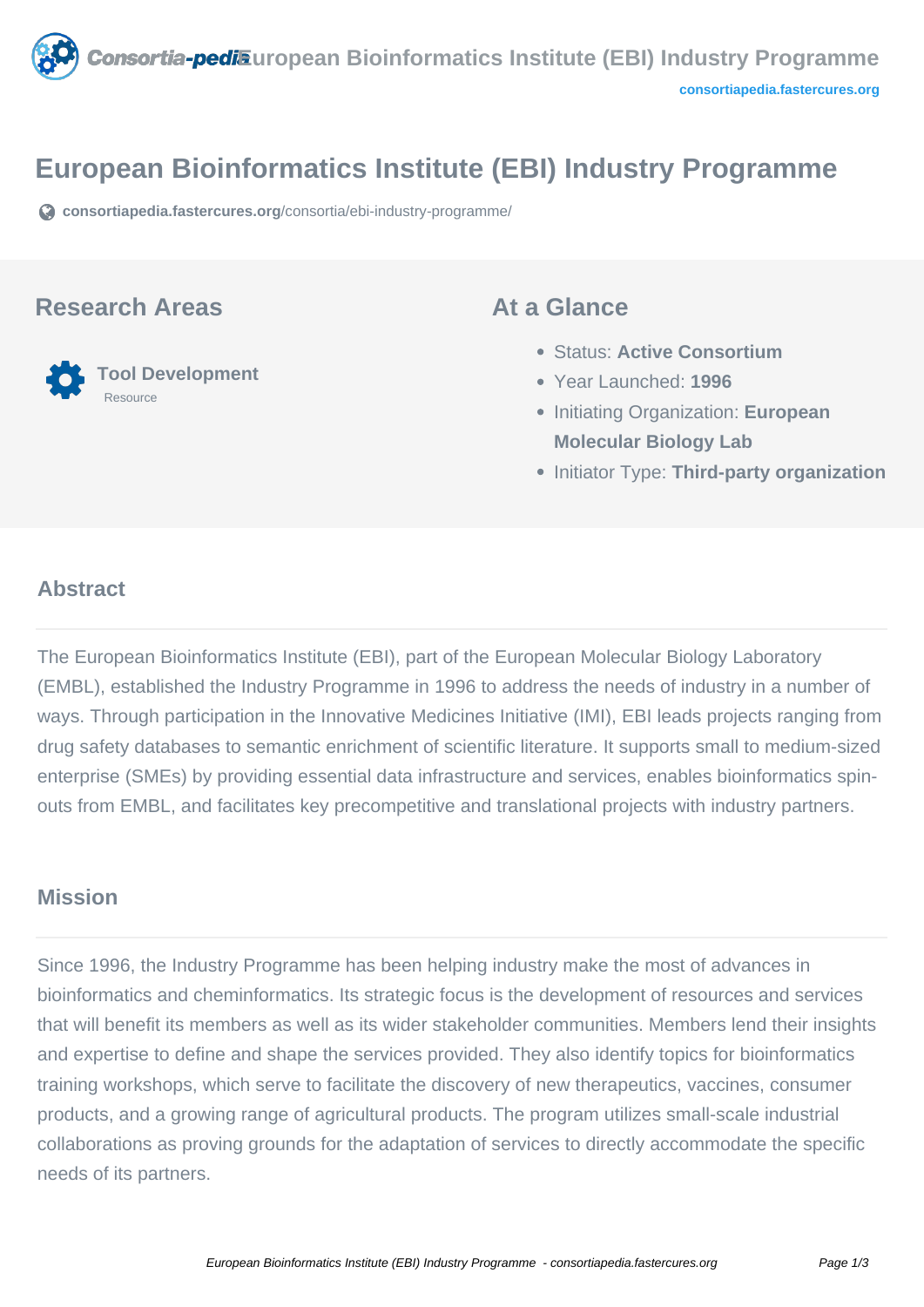

Members fund the program and set its priorities.

# **Financing**

Funding is provided by member organizations.

Homepage <http://www.ebi.ac.uk/industry>

# **Points of Contact**

To learn more about the Industry Programme, contact Dominic Clark, Industry Programme manager.

 Dominic Clark Industry Programme Manager EMBL-European Bioinformatics Institute Wellcome Trust Genome Campus Hinxton, Cambridge CB10 1SD United Kingdom phone: +44 1223 492 575 fax: +44 1223 494 468 email: [industry@ebi.ac.uk](mailto:industry@ebi.ac.uk) email: [clark@ebi.ac.uk](mailto:clark@ebi.ac.uk)

 For information about quarterly meetings and any other urgent matters, contact Sheila Savill, Industry Programme administrator at [savill@ebi.ac.uk.](mailto:savill@ebi.ac.uk)

 For information about Industry Programme workshops and SME meetings, contact Rebecca Greenstaff, events organizer at [rebecca@ebi.ac.uk.](mailto:rebecca@ebi.ac.uk)

## **Sponsors & Partners**

Astellas